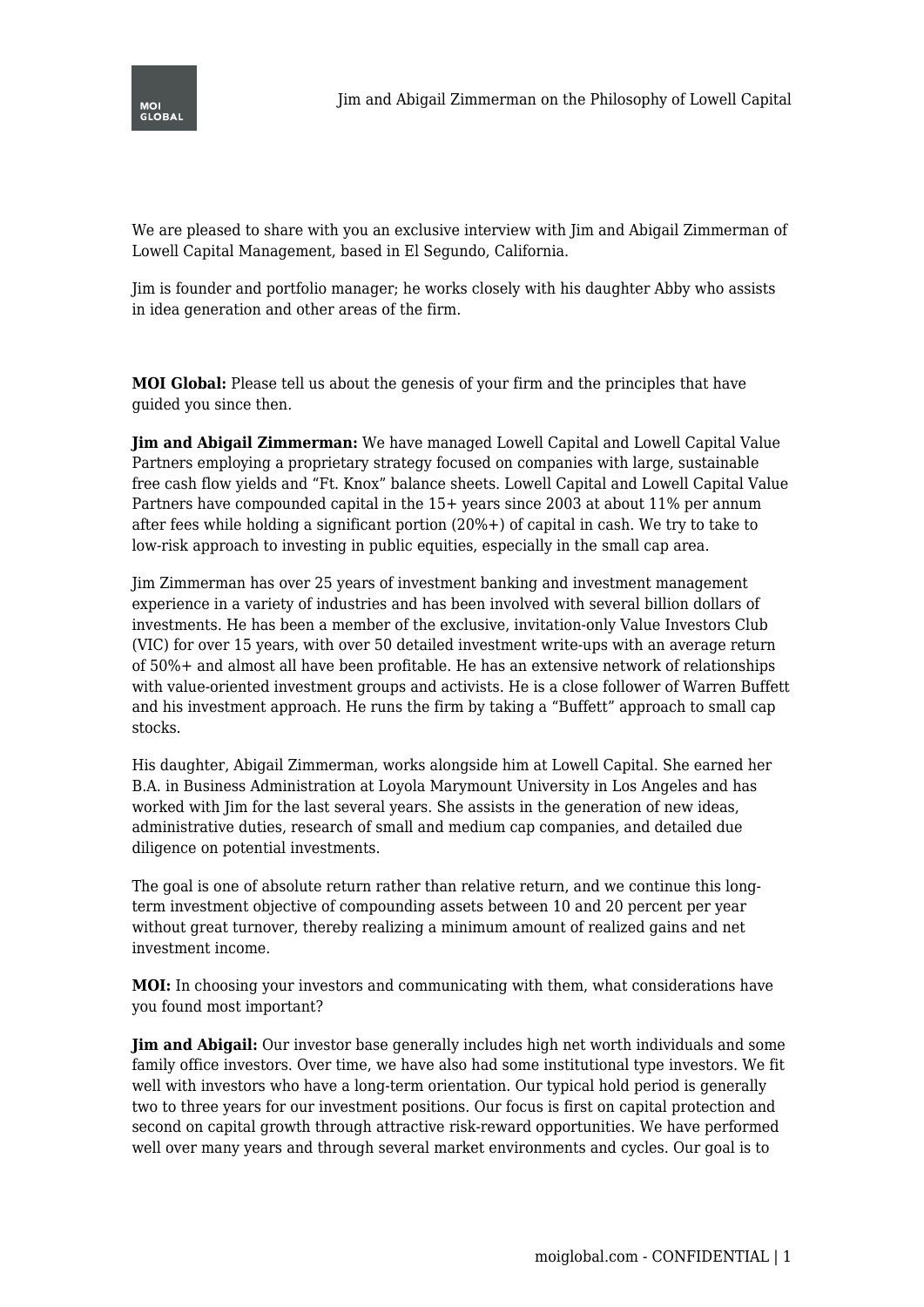

prudently grow investors' capital over time by with attractive risk-reward opportunities. We seek to be highly transparent with our investor base including detailed discussions of recent investment positions and our overall view of the market environment. Patience is essential for good long-term investment results.

**MOI:** How do you define your investable universe and how do you generate ideas?

**Jim and Abigail:** Our investable universe is generally North America, with some focus on Western Europe and Australia — all markets which have strong securities law and accounting standards. We are generally focused on smaller cap companies with market caps below \$1 billion which are under-followed and/or misunderstood and have limited coverage by research analysts and institutional investors. We try to focus on areas and opportunities that are ignored by other investors which can generate excess returns. We like investment opportunities where we can have direct discussions with senior management to understand their business and capital allocation strategies.

We have highly proprietary sources of investment ideas we have utilized over many years. Our discussions also allow us to build a relationship with management. We look at thousands of investment ideas each year to find just a handful that fit our strict criteria. Through our broad network, we can source new ideas as well as communicate with our extensive contact network of other value investors. We also source ideas through proprietary screens, periodicals, and extensive industry research.

**MOI:** What are your key stock selection criteria, and what types of businesses have you favored historically?

**Jim and Abigail:** One of the most important criteria is sustainable free cash flow generation, which is the foundation of our approach to investing. We look for businesses that can sustainably generate large amounts of free cash flow relative to their market values and enterprise values. We have found sustainable free cash flow is one of the most reliable factors in generating attractive long-term investment returns. We also look for businesses that have high returns on invested capital, or where operating income or free cash flow generated is significant relative to the tangible assets invested in the business (net working capital plus net property, plant, and equipment). Businesses with high returns on invested capital tend to generate large amounts of free cash flow.

In terms of risk management, we focus on companies with safe, "Ft. Knox" balance sheets, which often have large amounts of net cash relative to their market values. We believe this greatly reduces risk and gives our investments more time and flexibility to execute their business plans. We mitigate risk wherever possible and maintain low risk investments. We look for highly sustainable and reliable business models, especially those with recurring revenue.

In terms of types of businesses, we invest in simple and reliable business models that we can understand and which we believe can produce predictable results over many years. These have included software companies, IT services companies, business services companies, niche manufacturing companies, niche retailers, and some healthcare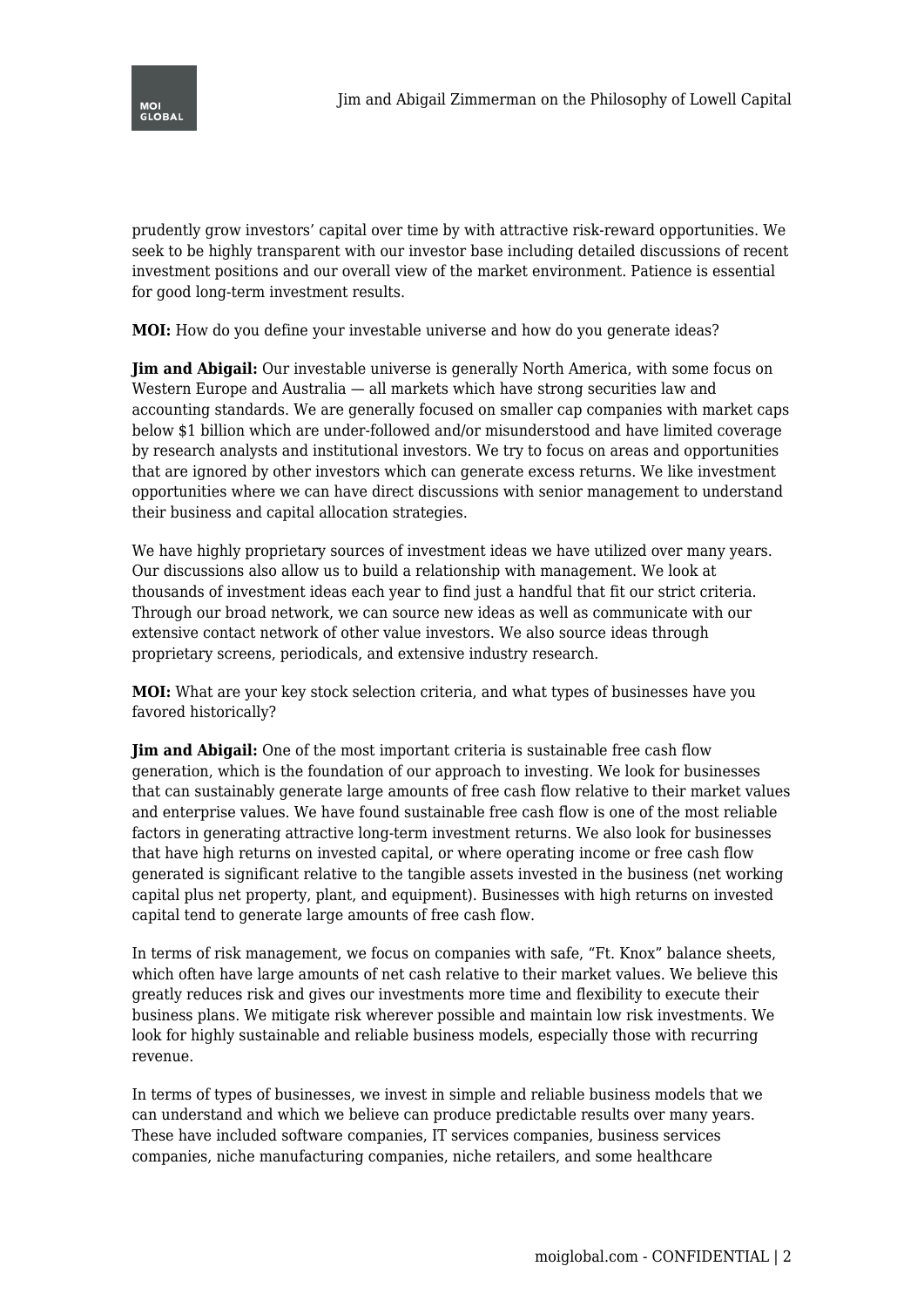

companies. We tend to avoid volatile industries such as oil and gas, biotechnology, natural resources, etc.

**MOI:** What sources of competitive advantage have you found to be most durable?

**Jim and Abigail:** We are always looking for companies that have a niche good or service that is unique and gives them a sustainable competitive advantage over time. They generally provide a service that is unique or hard for competitors to copy and they are doing something different compared to their competitors. Many investments offer higher valueadded services to their customers which make for a "stickier" customer relationship and more recurring-type revenues which we strongly favor. Some investments are uniquely positioned geographically near their customers which makes their goods or services hard to replace. One of our investment mantras is: "Skate to where the puck is going to be", which reminds us to stay focused on where the business will be in two or three years.

**MOI:** When it comes to equity analysis, how do you assess the quality and incentives of management? Which CEOs do you admire most?

**Jim and Abigail:** We do extensive research with the companies we invest in including detailed talks with the management team. We seek management teams who will align with the incentives of shareholders. We like honest and intelligent management teams that are highly focused on driving shareholder value.

One CEO we like and admire would be Steve Sadler of Enghouse Systems in Canada. He is one of the best. Enghouse is a software company in Canada and Sadler is someone who excels at both organic growth with existing operations and inorganic growth with highly accretive acquisitions. He has built a powerhouse software company over time with excellent shareholder returns.

**MOI:** Would you outline the summary thesis behind one or two of your best ideas at this time?

**Jim and Abigail:** We will discuss two ideas: New Zealand Media and Entertainment (ASX: NZME) and Celestica (NYSE: CLS).

## *New Zealand Media and Entertainment*

NZME operates as an integrated media and entertainment company in New Zealand. It offers its products through 39 print publications and 9 audio brands, 17 websites, and 19 real estate publications. Its principal brands include The New Zealand Herald, Newstalk ZB, ZM, Watch Me, nzherald.co.nz, and e-commerce platform Grab One. NZME owns the dominant daily newspaper, *The New Zealand Herald*, and [digital news website](https://www.nzherald.co.nz/) in New Zealand; the leading radio broadcasting company (with  $40\%$  market share), and the  $\#2$ digital real estate listing company (One Roof).

NZME has three segments: Publishing, Audio, and One Roof. NZME is aggressively shifting its Publishing segment to a digital-first model, adopting a similar playbook successfully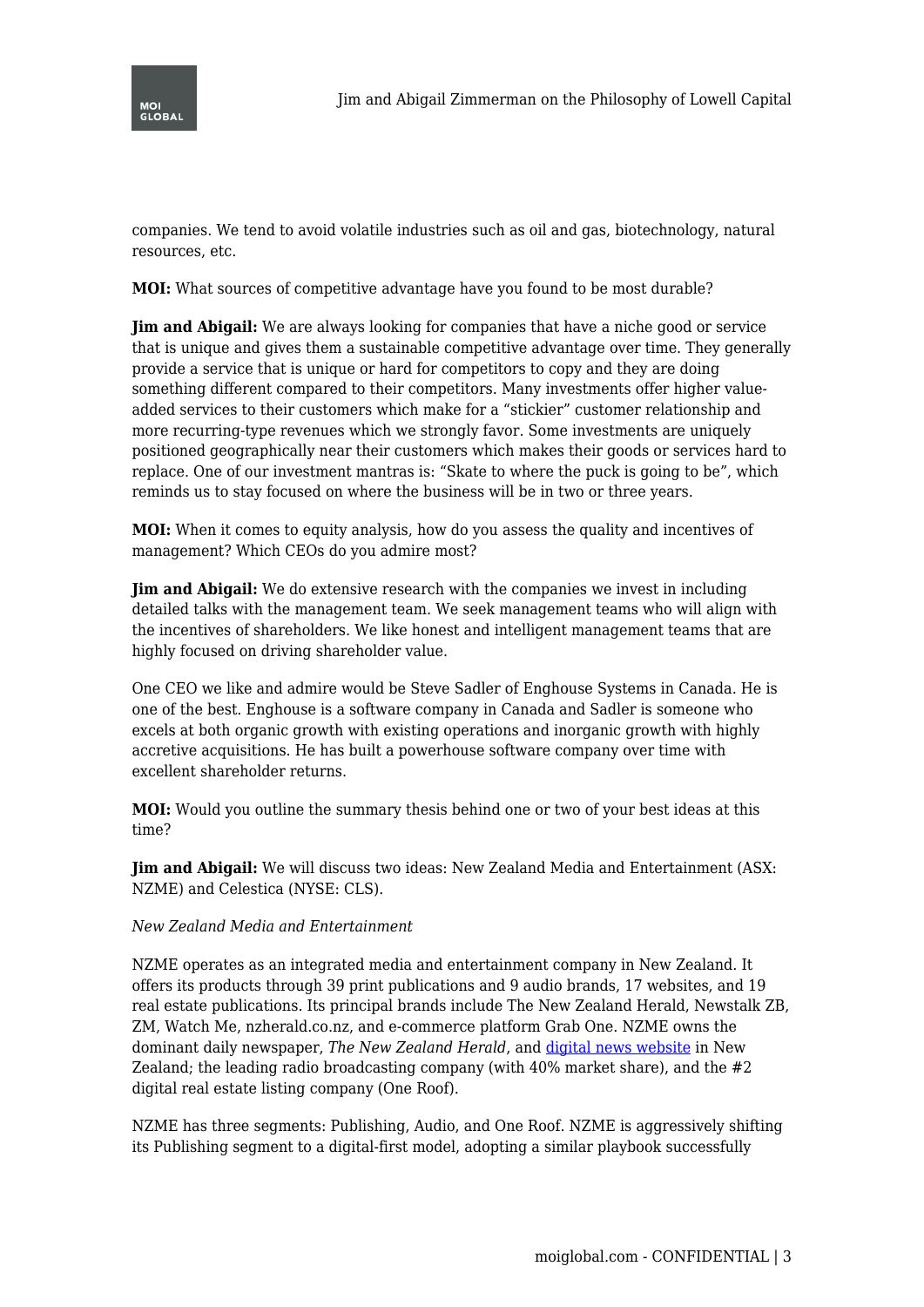

executed by the New York Times (NYT) over the past several years. It is also increasing its market share in radio broadcasting and in digital real estate advertising.

We were impressed with the resiliency of NZME's business model during a very difficult pandemic environment, and its aggressive cost reductions and cash generation in response to the pandemic. In 2020, despite the pandemic, adjusted EBITDA increased 3% to NZ\$67 million and NZME generated NZ\$40 million in free cash flow. Digital subscribers increased sharply, and management confirmed that digital (about \$200 per year cost) and print subscriptions (about \$600 per year cost) were equally profitable to NZME. We believe NZME provides unmatched access and connections to New Zealand's population of 5m people. We were also attracted to NZME's "Ft. Knox" balance sheet and highly cashgenerative business model.

We originally invested in NZME at about NZ\$0.65 per share in late 2020 with about 197 million shares outstanding for a market cap of about NZ\$128 million. NZME had net debt of about NZ\$55 million for an enterprise value of about NZ\$183 million at investment. We expected NZME could generate adjusted EBITDA of close to NZ\$70 million for 2021 so we believed NZME was trading at less than 3x adjusted EBITDA when we invested. Further, NZME's highly cash-generative business model was rapidly reducing its net debt and we expected NZME would be debt-free by year-end 2021. NZME's business model was not capital intensive, with capital expenditures of about \$10 million per year (versus adjusted EBITDA of NZ\$60 million to \$70 million per year).

We believed NZME could sustainably generate NZ\$40 million of free cash flow per year versus an enterprise value at investment of NZ\$183 million and that NZME was trading at a free cash flow yield of 20% plus on an unleveraged basis. We believed NZME's Publishing segment could produce stable results over time as it transitioned to a digital business model, like the highly successful transition of the New York Times (NYT). NZME digital subscribers were growing rapidly and were equally profitable with print subscriptions.

NZME recently completed the sale of Grab One, a non-core asset, for NZ\$17 million. As a result, net debt has been reduced to close to zero.

Further, we expect NZME to continue to generate strong cash flows in second half of 2021. We believe NZME will eventually undertake a significant dividend program to drive shareholder value. Additionally, NZME is focused on getting fair compensation from the global platform companies like Google (GOOG) and Facebook (FB) for displaying its proprietary journalistic content on their sites.

We believe as NZME further pays down debt, increases dividends, drives growth through its digital subscription strategy for its Publishing segment, negotiates with global technology platform companies like Facebook (FB) and Google (GOOG), sells non-core assets like Grab One, and grows its revenues and adjusted EBITDA, the market could put a stronger multiple on its business. We believe NZME could reasonably generate adjusted EBITDA of NZ\$75 million in 2022 and trade at a 6x multiple for a market cap of about NZ\$450 million or NZ\$2.25 per share, versus our entry price of about NZ\$0.65 per share and the recent market price of about NZ\$1 per share. Further, NZME's dominant media and entertainment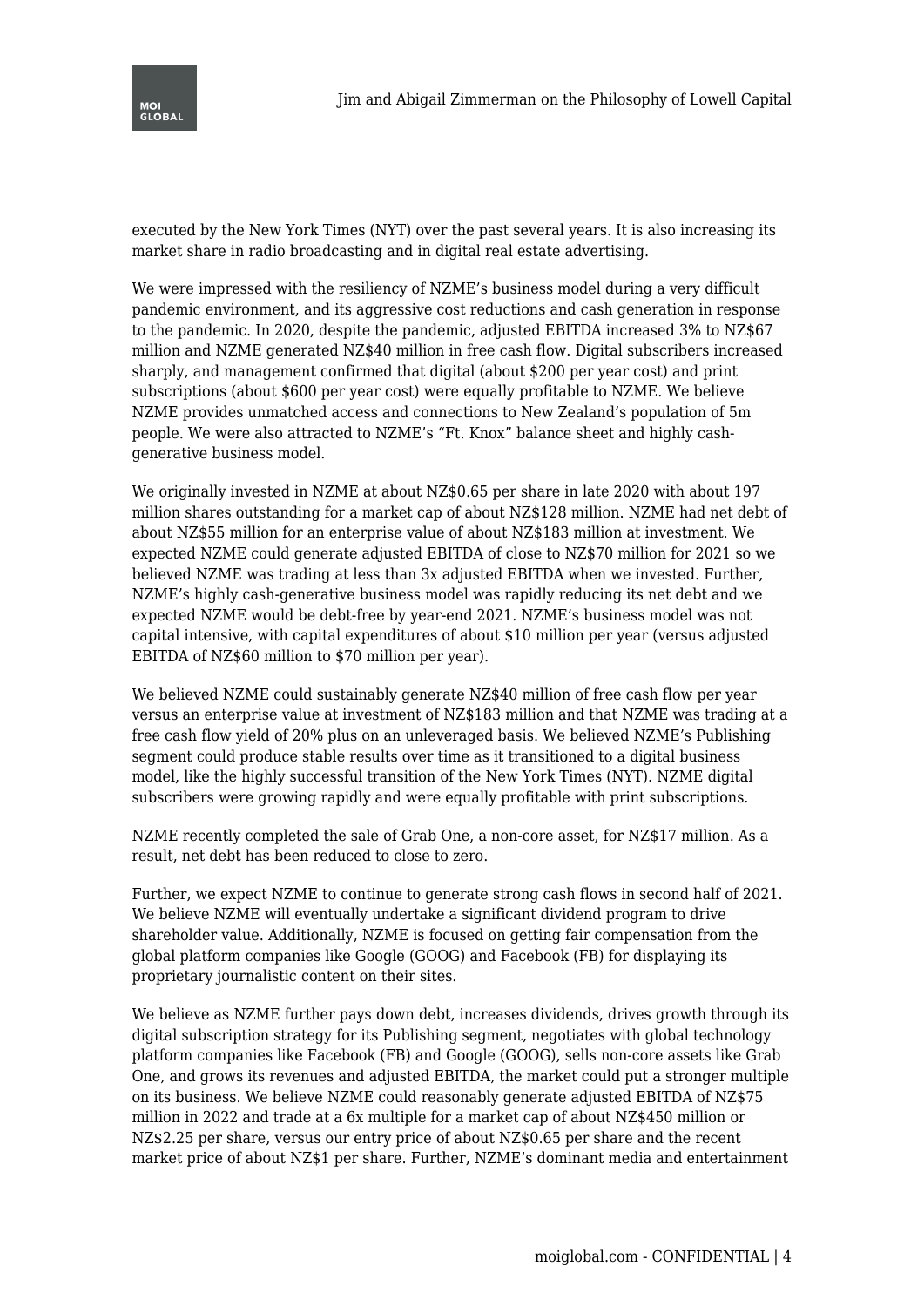

position in New Zealand could make it highly attractive to a strategic or financial buyer.

## *Celestica*

CLS is an undervalued Canadian electronics contract manufacturer based in Toronto. CLS provides hardware platforms and supply chain solutions in North America, Europe, and Asia. The Company offers a range of product manufacturing and related supply chain services, including design and development, engineering, supply chain management, new product introduction, component sourcing, electronics manufacturing, and testing. It also provides enterprise-level data communications and information processing infrastructure products, capacitors, microprocessors, resistors, etc. The Company serves a range of industries, including aerospace and defense, industrial, energy, healthcare, capital equipment, and others.

CLS has two segments including Advanced Technology Solutions (ATS) and Connectivity and Cloud Solutions (CCS). In 2021, we believe ATS will be about 40% of revenue and CCS will be about 60% of total revenue. The ATS segment includes aerospace and defense, industrial, health tech, and their capital equipment business. CCS consists of enterprise communications, telecommunications, servers, and storage businesses. CLS's Hardware Platform Solutions (HPS) is within the CCS segment.

CLS's shares recently traded at about \$8.50 with about 127 million shares outstanding for a market cap of about \$1.1 billion. CLS has a "Ft. Knox" balance sheet today with net debt close to zero. The Company has a total enterprise value (EV) of about \$1.1 billion. LTM EBITDA is about \$314 million and we expect free cash flow (FCF) for 2021 to be \$100 million or more. CLS recently traded at about 3.5x EBITDA and a 10% unleveraged free cash flow yield.

We believe the market is underestimating the quality of CLS business despite its strong ROIC due to its low profit margins. We believe as CLS revenue continues to shift towards higher margin and longer lifecycle industrial verticals, its valuation multiples could increase. CLS is gradually shifting its business towards its higher margin ATS segment and HPS vertical. Further, CLS exited a low margin relationship with Cisco and the loss of these revenues has been obscuring CLS revenue growth at its core business segments.

CLS has a long-standing reputation in the aerospace and defense market and is one of the leading EMS providers for the vertical. The pandemic greatly disrupted the aerospace market. Despite this, CLS believes aerospace revenue has stabilized and will grow sequentially from here.

Electronic manufacturing services (EMS) businesses have tended to trade at low margins due to their low margins. However, most of their cost of goods sold are variable, with the majority of that being pass-through raw material costs, which is important in a rising cost environment. This has enabled CLS to consistently generate double-digit ROIC and strong cash flow despite low operating margins.

Further, there has been significant improvement in the EMS competitive environment over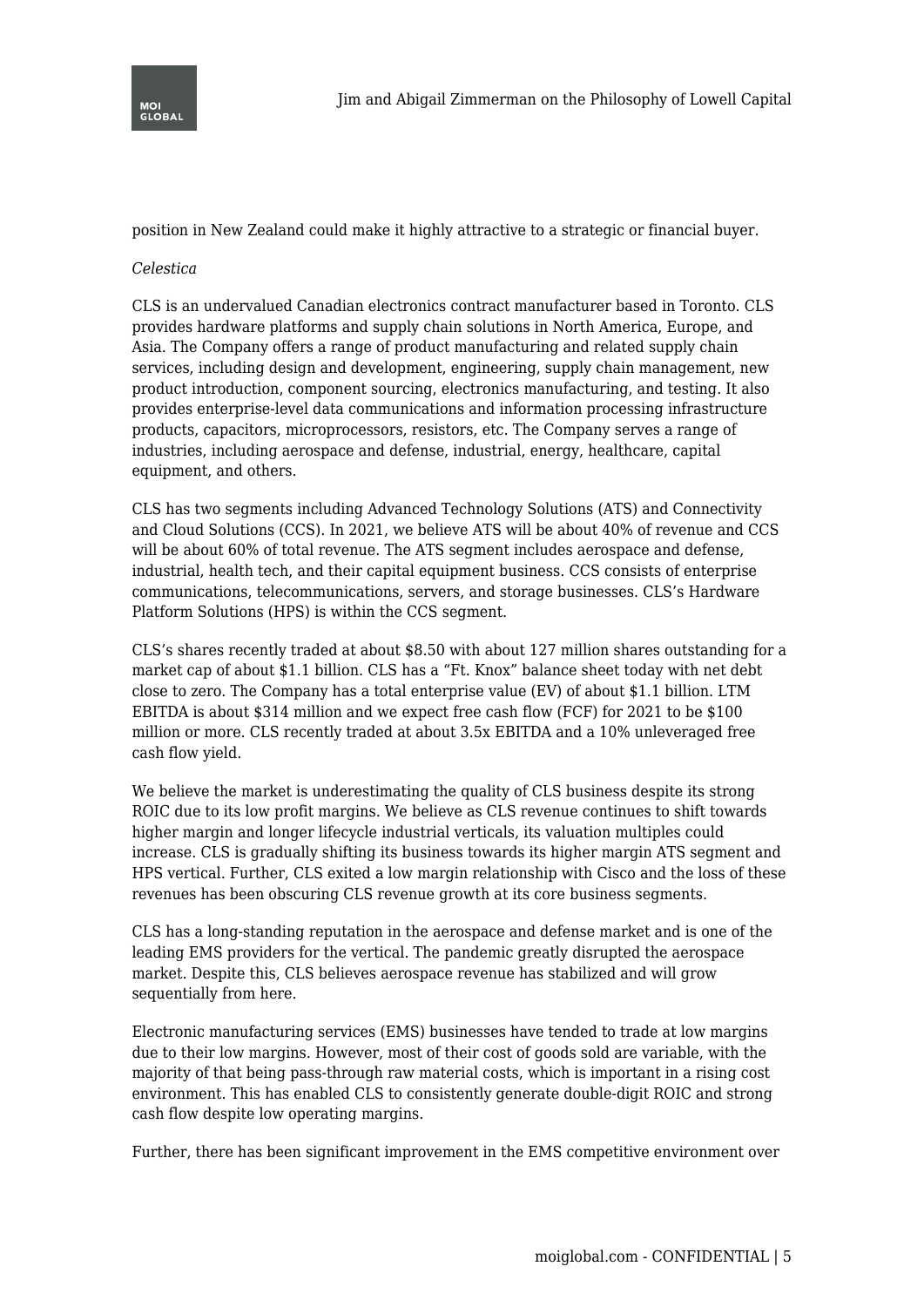

the past few years. Over the last few years, the EMS industry has placed a greater focus on margins and cash flow versus revenue growth, leading to a more disciplined pricing environment and, thus, higher ROIC's and margins.

We expect CLS to grow revenues in 2022 to \$6 billion or more with adjusted EBITDA of \$350 million and adjusted EPS of \$1.35 or more. We believe as CLS expands into its highermargin and higher value-added segments and shows improved stability due to long-term, high value-added relationships with its customers, that CLS could trade for 6x adjusted EBITDA, which would result in a market cap of \$2.1 billion with net debt of zero or a share price of about \$16 per share, versus the recent price of about \$8.50 per share. Further, we believe CLS strong competitive niches could be attractive to a strategic or financial purchaser.

**MOI:** How do you think about the art of valuing a business? To what extent do industryspecific considerations or industry comparables play a role, and to what extent do you focus on "shareholder earnings" or free cash flow?

**Jim and Abigail:** In terms of valuing a business, we focus heavily on free cash flow generation which is generally already happening and may accelerate imminently. We don't want to have to look too far out into the future for free cash flows and prefer businesses which are currently generating free cash flow which is sustainable but being undervalued or underappreciated for some reason.

We like to compare our investments to the alternative of holding cash or risk-free bonds, like U.S. ten-year treasuries near 1.5% currently. We are generally targeting investments that we believe have a free cash flow yield of 10% or greater and we look at this on an unleveraged basis, or free cash flow to enterprise value. We feel if we have an investment with a sustainable  $10\%$ + free cash flow yield, as compared to the ten-year U.S. treasury at 1.5%, this provides a large margin of safety for our investments. We define free cash flow as cash from operations less maintenance capital expenditures, so literally the cash flowing into the company each year.

We don't really focus too much on comparable companies but rather on absolute returns where we believe we can make mid to high double digit returns over an extended period.

We like good businesses with low expectations. In terms of low expectations, our investments generally have valuations which are low, and this helps reduce risk. The market does not expect much from the business in the future or is worried about current earnings or free cash flow sharply declining. These may also be situations where a business is simply misunderstood or undiscovered. We strongly agree with Joel Greenblatt's quote: "Stocks are not pieces of paper that bounce around. They are ownership shares of businesses that we value and then try to buy at a discount. So that's value investing. Figure out what a business is worth and pay a lot less." This is what we aim to do.

**MOI:** How do you strike the right balance between being concentrated in your best ideas while remaining sufficiently diversified to keep downside risks under control? How does short selling fit into your portfolio management approach?